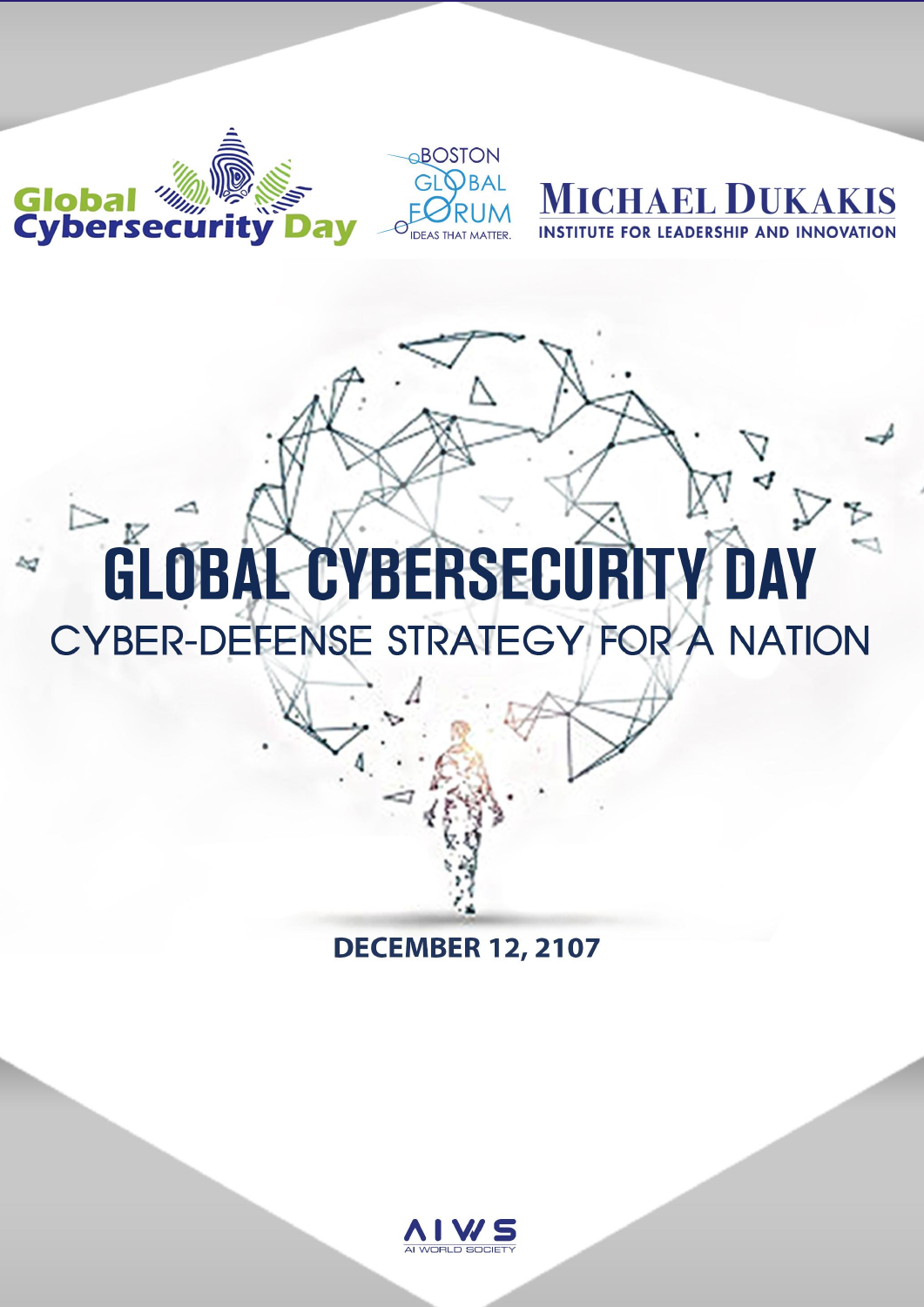

#### **Principles for a Cyber Defense Strategy**

Derek S. Reveron, Jacquelyn Schneider, Michael Miner, John Savage, Allan Cytryn, and Tuan Anh Nguyen

December 12, 2017

#### **Threat Landscape**

The past two years were a watershed for cyber-attacks. From the Russian-led hacking campaigns in the European and American elections, to the spread of ransomware WannaCry and Petya, to the massive data breaches against credit agency Equifax—never before have cyber-attacks had such a significant effect on national security, economies and cultures. Although attacks in developed countries often occupy the headlines, developing countries are also suffering attacks.

In addition to the political and economic implications of cyber-attacks, major infrastructures electric grids, dams, wastewater, and critical manufacturing — are vulnerable to physical damage from cyber-attack. The U.S. Department of Homeland Security's Industrial Control Systems Cyber Emergency Response Team says it has never seen so many successful exploitation attempts on the control system layer of industrial systems. Hackers are increasingly infiltrating the networks of major industrial operations all the way down to the sensors and systems that manage our digitized worlds.

And the actors that conduct these attacks are just as prolific and varied as their targets:

- Transnational organized criminal groups harness the power of the internet to steal identities and conduct financial crimes. They have also been tied to nationalist and state hacker groups.
- Terrorist organizations use cyberspace to recruit fighters and promote physical acts of terror. They are increasingly prolific criminals as well, using financial attacks to buttress their funding.
- Nation states employ cyber tools for espionage to lay the groundwork for significant military operations in cyberspace and launch campaigns to steal intellectual property. North Korea a major conventional adversary—has used cyberspace operations to steal money from banks, to threaten a private film company, and to disrupt South Korean news organizations.

The pace of cyber-attacks and the increasingly large-scale effects created by them suggest that these cyber actors are getting stronger and bolder and that the entry barriers to perpetrate cyber-attacks continue to lower. Even non-technical adversaries can hire "hacking as a service".

If the trends continue, we can expect significant disruptions to critical infrastructure, severe financial impacts, and potential loss of life. With the proliferation of smart technology and the Internet of Things, the attack surface for cyber operations only expands. At risk from these cyber threats are not just individuals or military units, but the increasingly digitized critical infrastructure that undergird modern states' economies and societies. A recent estimate from the private insurer Lloyd's of London estimates a major cyber-attack could cost over \$50 billion.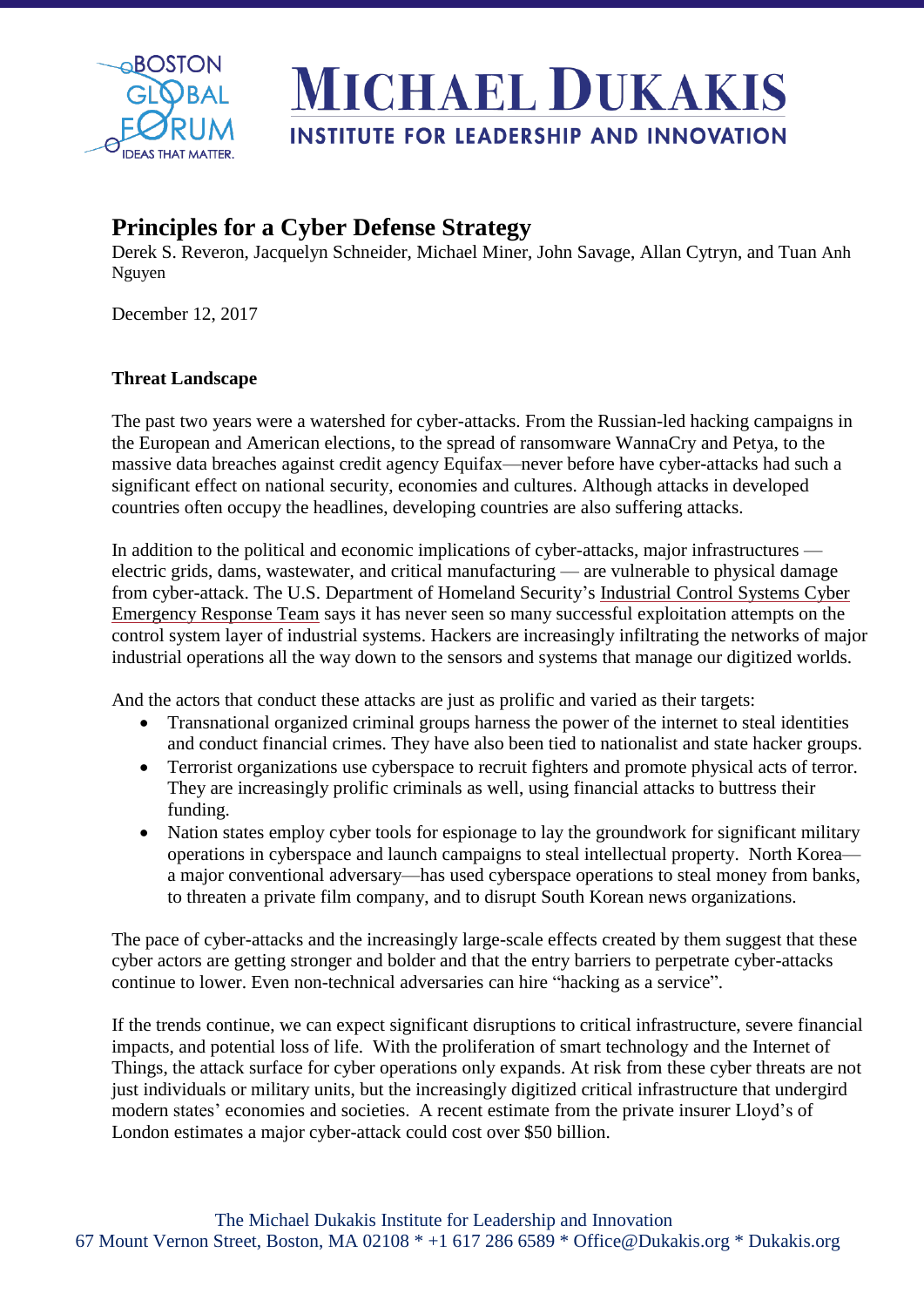

Perhaps because of the diverse nature of threats and the constant barrage of cyber-attacks, governments have struggled to create the strategies and tools needed to successfully deter and defend against cyber operations. Governments have been taking steps either bilaterally like the 2015 agreement between the PRC and US limiting intellectual property theft or multilaterally through the UN, G20, and G7 that produced the 2001 Budapest Convention on Cyber Crime and the UN Group of Governmental Experts to study information security.

Overall, international law and norms are developing slowly, but have proven to be insufficient to safeguard these necessities that citizens universally require. Developed countries are better positioned than developing countries. Cyber-insecurity cuts across many dimensions and simultaneously crosses from technology into political, economic, and social realms. More than ever, citizens, regardless of nationality, are exposed to risks created by cyber *insecurity*. Both public opinion polling and global intelligence agencies' assessments place cyber security as a leading national security challenge and a pressing concern for citizens and policymakers alike.

#### **Role of National Security Strategy**

Cyber infrastructure is at the heart of essentially every aspect of modern life: including telecommunications, financial systems, energy, transportation, defense and other critical sectors. The more open a society, the wider the attack surface with vulnerabilities that require defense. Information sharing centers and organizations have proven an effective means to bring stakeholders together, but national security challenges remain in cyberspace.

No longer just a nightmare scenario, a December 2015 attack against a Ukrainian power plant made clear that code can be weaponized. The attack resulted in 225,000 people being without electricity for a period of time. The Ukraine experience demonstrates cyber-attack is a practical instrument that can wreak havoc on civilian populations. Governments should focus not only on preventing such attacks, but also preparing contingency plans and developing resilient societies. Though currently a low probability of occurrence in peace-time, the future is uncertain. Such high-impact events will likely emerge during war-time and perhaps even before. Frighteningly, such attacks might be the surprise attack that launches a war.

As countries grapple with the challenges of cyber defense, they are guided by several interests. First, governments must work to prevent, deter and reduce the threat of a cyber-attack on critical infrastructure since the impact on its society and civilians would be significant. Second, given the wired nature of the global economic system, governments must ensure stability and resilience of major systems that know no borders and extend around the globe. Finally, governments must protect their citizens from external aggression, which can be preceded by a cyber-attack against civilian infrastructure from state or non-state actors.

How can governments build national cyber strategies that accomplish these objectives? Structural goals can support a viable cyber defense strategy. First and foremost, governments should streamline cyber operations by reducing bureaucratic complexities and duplicative responsibilities to maximize time and efficiency. There are many good examples in developed countries that can be emulated.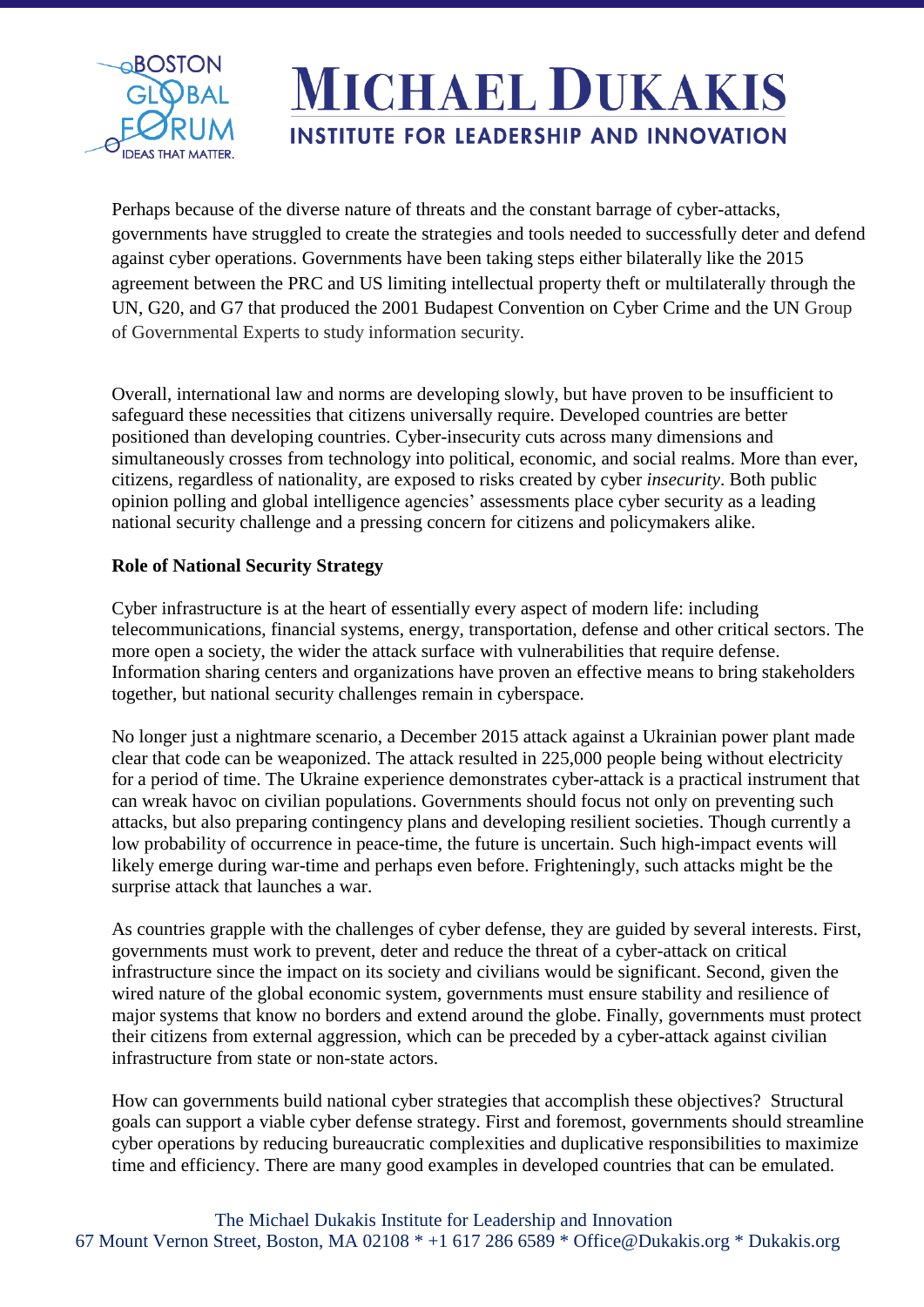

Among these are: overcoming the inherent insecurity in legacy systems, updating archaic and territorial bureaucratic mechanisms in order to improve information sharing, and aligning cyber capabilities with emerging threats.

Additionally, it is essential to induce public support for a cohesive national approach to cybersecurity. Most network vulnerabilities are exploited as a result of human error or negligence. Although cutting-edge hardware, smart programming (and grids), and artificial intelligence could mitigate vulnerability gaps in the future, they will never close them all. Strengthening digital literacy and education across national populations as a foundational element of national cyber defense can enhance whole-of-government efforts in combatting cyber-attacks from the individual to the systemic level.

Lastly, collaboration with the private sector is not only a preferable course of action, but a necessary one. Developing policies to harness the talent and cooperation of the private sector will be a decisive factor for a cyber defense aligned with the interests and values of the society they are entrusted to defend.

#### **Principles for a Cyber Defense Strategy**

By creating standards and promoting information sharing, governments are assisting industry to improve cybersecurity. Given the scope of critical infrastructure, there is no way that any government can create the capabilities or institutions to defend against all attacks. Additionally, each country has its own laws, cultures, and expectations of government that guide strategic development. Nevertheless, there are basic principles that all governments can follow:

*Characterize threshold for action*. What do we care about? If states understand when actors view cyber-attacks as national security incidents, then they can create more tailored deterrence strategies. At the same time, understanding adversaries' thresholds for action allow states to combat threats with counter-cyber operations that stay under the threshold for escalation.

*Resolve hack back authority*. Governments attempt to control subversive cyber behavior within their borders with prohibitions against hacking. But there are strong incentives (both technical and economic) for companies to pursue some level of hack-back against cyber attacks. To avoid escalation and misinterpretation, governments must retain the monopoly on legitimate use of force – both kinetic and cyber - preventing companies from conducting unilateral actions. But to ensure that all of a country's resources are engaged to maximum effect without risk of unintended consequences, the respective roles of government and industry need to be clear and aligned. Israel, for example, has clearly delineated that Cyber-Defense is in in the civil sector and led at a senior governmental level, while cyber-offense is left to the defense organizations.

*Connect national and local governance*. Local responders are generally the first (and quite often the only) government aid to remediate the effects of critical infrastructure attacks. This requires strong connections between national entities and local governments. Governments should work together to identify and remove barriers for information sharing in order to ensure that national and local responders have full access to the problems that they are defending against and responding to.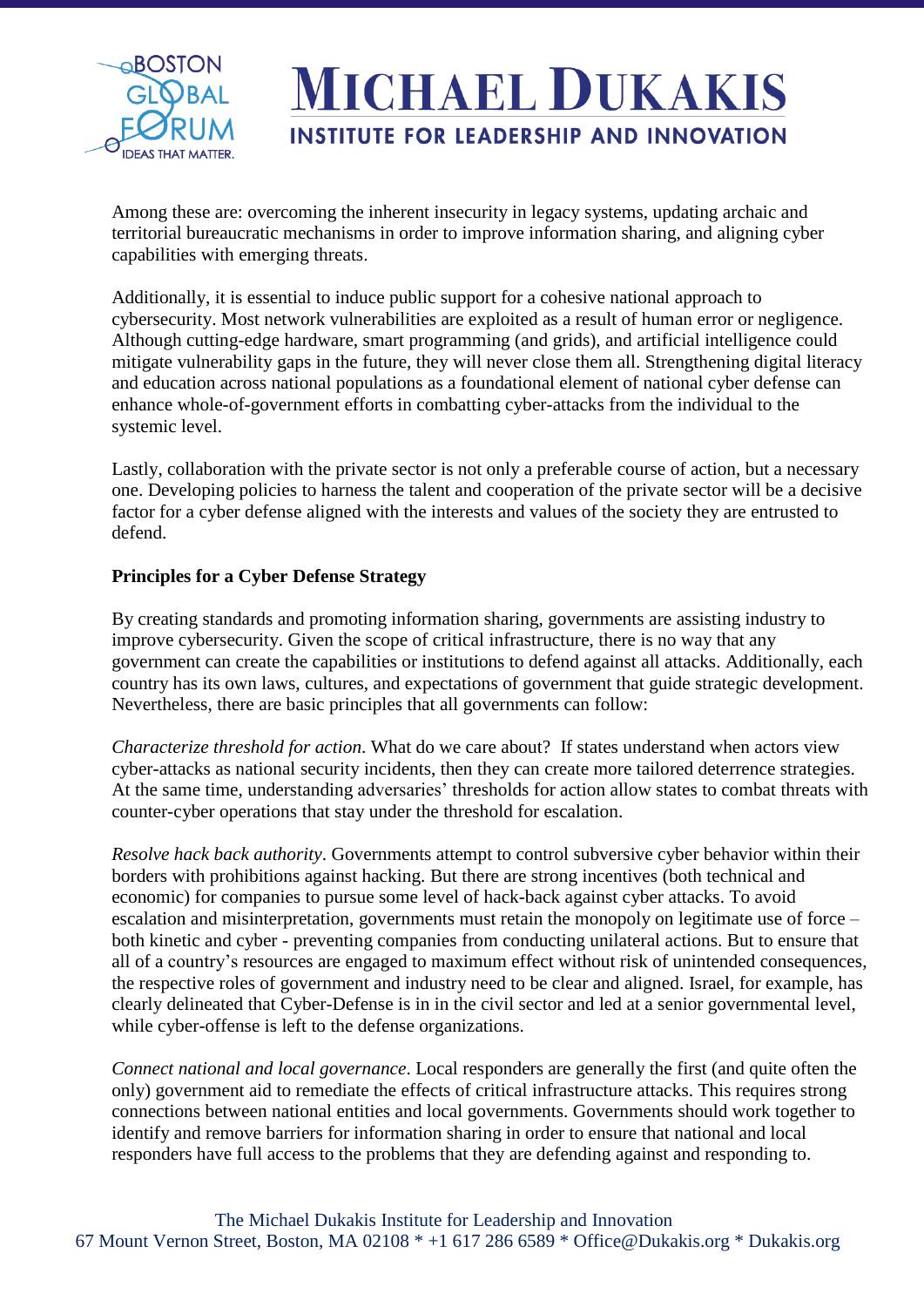

*Collaborate across borders*. International collaboration has proven to be effective in many realms, including regional and national security. Governments should lead efforts based on these many successful precedents should be undertaken to enable nations to collectively work to enhance their cyber security.

*Facilitate cooperation across critical sectors*. The US government has successfully sponsored information sharing centers and organizations within sectors, such as finance and electricity distribution. These models should be extended to address the complex interdependencies among sectors. Government and industry should continue to work together to determine how best to promote and enable working groups of executives across industry sectors, advisory boards, and routine gatherings between government officials and the private sector to address cyber vulnerabilities and dependencies.

*Engage the civilian information technology sector*. Given that cyberspace is a civilian space, it is important to engage vendors of cyberspace technology in the discussion of norms for responsible state behavior. Corporations such as Microsoft are promoting norms. States should take these nascent efforts seriously. More broadly, government is encouraged to bring technology experts to the table when formulating cyber defense. Government should also reflect on how to better fund cyber defense research and incubate software technologies that enable defense.

*Empower digital literacy and education.* The most frequent cyber threats occur at the day-to-day individual level. While larger systemic threats are less frequent, though they hold the potential for greater impact. Governments can harness education to mitigate individual threats and simultaneously harden attack vectors toward greater systemic threats.

*Practice comprehensive resilience.* A long-term cyber defense strategy requires ongoing short-term resilience planning. Efficient standard operating procedures, redundant systems, and competence building exercises can inject trust in the safety of our systems and enhance the public-private sector partnership. A resilient society can also better deter or respond to cyber-attacks. Governments can lead by encouraging resilience training in the information technology and related sectors.

*Build partnerships among developed and developing countries*. Developed countries are pursuing important standards and generating norms to improve information security. Developing countries, however, often lack the resources to do so. Nations should extend traditional alliances and partnerships designed to promote international peace and security to ones that promote information security.

#### **Next Steps**

The most concrete step a state can take for cyber defense is to articulate a comprehensive cyber defense strategy. This must recognize the unique nature of the cyber realm, where there are no natural barriers – borders, distance, or geography - to attack. Plagued with the constant pace of assaults, states have spent too much time responding to the near-term threats without crafting longterm strategies to change the threat landscape.